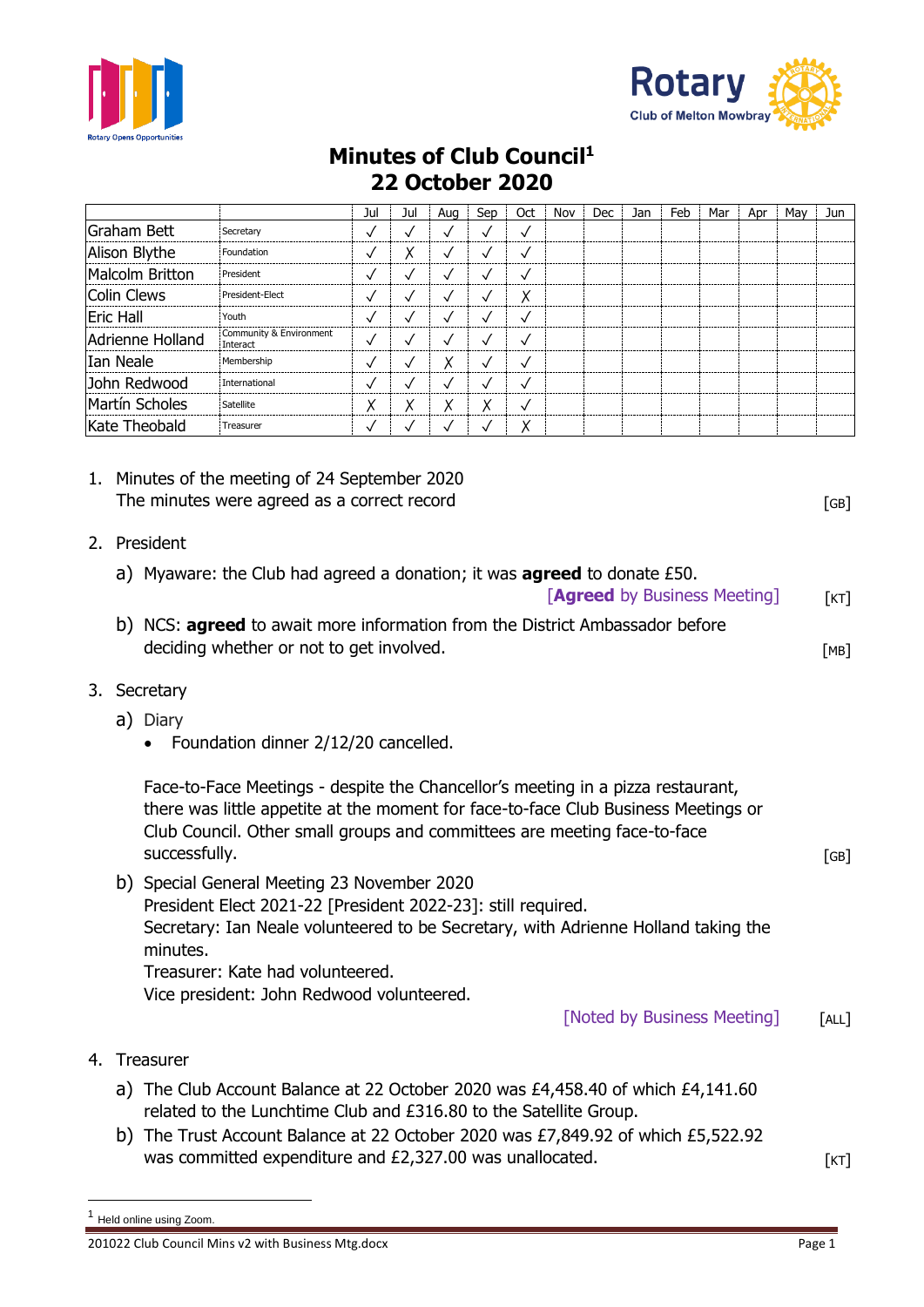| c) It was agreed to donate $E50$ for the Remembrance wreath.<br>[Agreed by Business Meeting]                                                                                                                                                                                                                                                                                   |                      |  |  |  |  |  |
|--------------------------------------------------------------------------------------------------------------------------------------------------------------------------------------------------------------------------------------------------------------------------------------------------------------------------------------------------------------------------------|----------------------|--|--|--|--|--|
| [It was also <b>agreed</b> to ask Members if they wished to use their money saved from not<br>buying lunch for Monday meetings to support a good cause, and to ask Club Council to<br>recommend potential beneficiaries for the money.]                                                                                                                                        | [MB]                 |  |  |  |  |  |
| 5. Club Service<br>The minutes were received.                                                                                                                                                                                                                                                                                                                                  |                      |  |  |  |  |  |
| Ian suggested a project to have Christmas trees in Melton Town centre shops. It was<br>agreed to investigate.                                                                                                                                                                                                                                                                  |                      |  |  |  |  |  |
| [Noted by Business Meeting that publicity for the Santa Fun Run was vital and urgent.]<br>All was arranged for the polio events this weekend $-$ except for the missing sails.                                                                                                                                                                                                 | [IN]<br>$[AB$ JD $]$ |  |  |  |  |  |
| [The Saturday event in the Market Place had been very successful and raised c£700<br>including the Bill Gates contribution. The event on Sunday at Gates Garden Centre<br>could not go ahead due to difficulties at the Gates Centre.]                                                                                                                                         | [EH]                 |  |  |  |  |  |
| 6. Community & Environment<br>The minutes were received. The crocus planting is at 9.30 am Saturday with Aurora.<br>[1500+ crocuses were planted on Mucky Lane on Saturday. Many members also bought<br>crocuses.]                                                                                                                                                             |                      |  |  |  |  |  |
| The Contact Teas for 24 will be delivered on Sunday.<br>[Very successful delivery and very positive response from recipients. Looking at the<br>possibility of repeating something similar at Christmas.]                                                                                                                                                                      | [AH]                 |  |  |  |  |  |
| 7. Youth Service<br>No meetings.                                                                                                                                                                                                                                                                                                                                               | [EH]                 |  |  |  |  |  |
| 8. International Service<br>The school roof in the Philippines is not needed, but donations of musical instruments<br>would be appreciated. Books are being sent from Stamford School. Funds from the<br>Gardens Open scheme are available.                                                                                                                                    |                      |  |  |  |  |  |
| It was <b>agreed</b> not to get involved in the RC Leicester project in Tanzania.<br>[Noted by Business Meeting]                                                                                                                                                                                                                                                               | [JR AB]              |  |  |  |  |  |
| 9. Foundation<br>Nothing to report                                                                                                                                                                                                                                                                                                                                             | [AB]                 |  |  |  |  |  |
| 10. Membership<br>Membership Committee recommended, and it was <b>agreed</b> , to issue a 7-day Notice for<br>Lee Freer.                                                                                                                                                                                                                                                       | [IN GB]              |  |  |  |  |  |
| 11. Satellite Enterprise Group<br>The target to form a separate club is late winter 2021.<br>Membership must be 20 and will be 13 when Lee Freer and Lindsey Atterbury join. A<br>recruitment event is planned for 27 October 2020. It is hoped to achieve the required<br>20 members by early 2021.<br>Bill is to set out other tasks as a "Road Map" that must be completed. | [MS]                 |  |  |  |  |  |